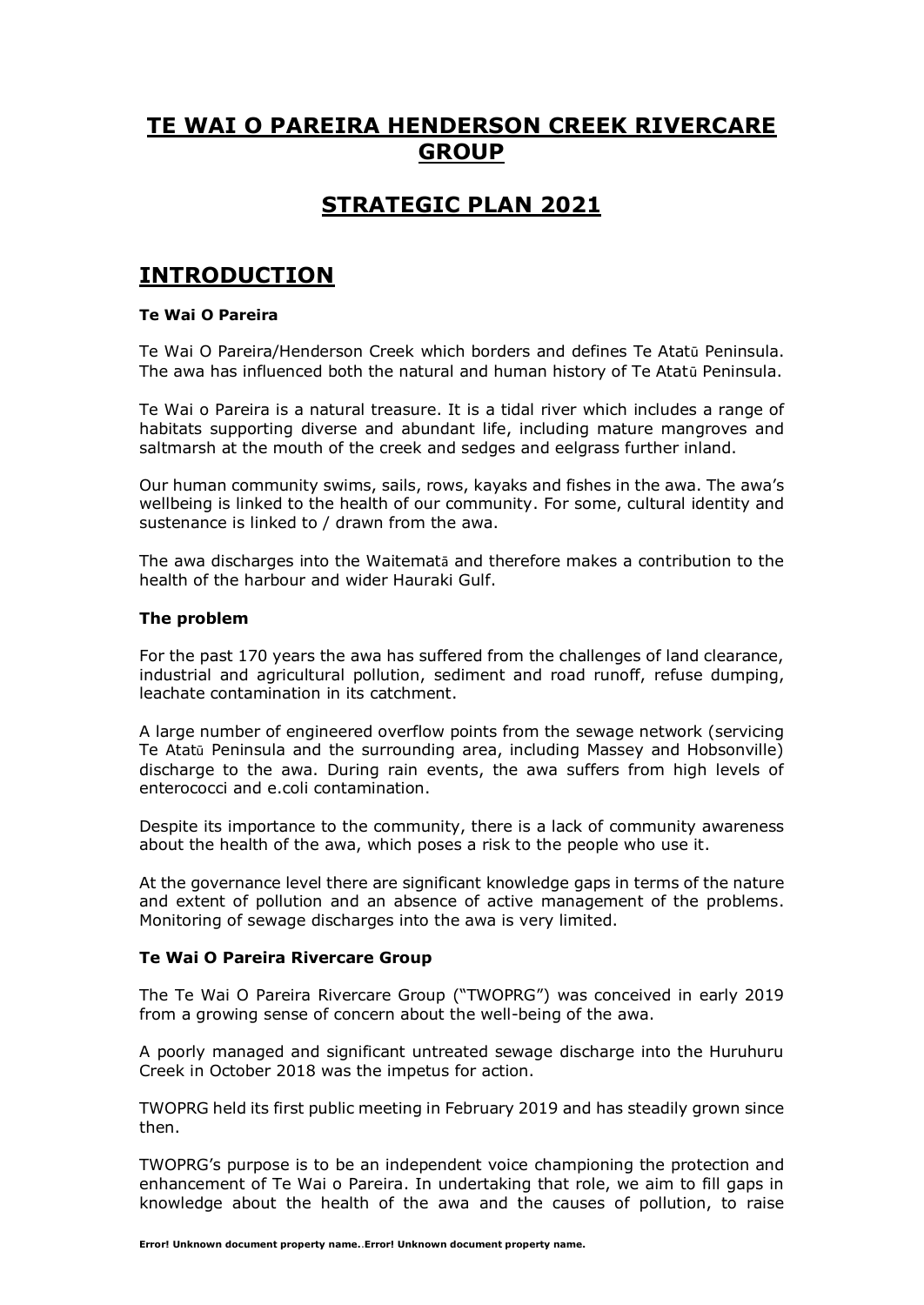community awareness of the issues and to advocate for proper management of the awa, including in particular improvements to wastewater infrastructure.

Our focus is on the marine area (as identified in Map 26 of the Auckland Regional Coastal Plan). Nevertheless, we recognise the interconnectedness of the catchment and advocate for management solutions which treat Te Wai o Pareira and its catchment as a single entity.

## **OUR VISION**

Our vision is to restore the wellbeing/mauri of the awa to a healthy and safe state that supports diverse and abundant life.

## **OUR VALUES**

- To have the well-being of the awa as central to all our activities.
- To maintain respect, integrity, compassion and transparency in all our endeavours.
- To embody, and respect, Tikanga Māori in all our activities.
- To make decisions collectively and to be inclusive.
- To meaningfully engage with our community.
- To advocate passionately for the awa whilst always being respectful of others.
- To always seek to collaborate and, where possible, achieve consensus on decisions.

# **OUR PRIORITIES AND OBJECTIVES 2020 2021**

## **1. TO BUILD AN EFFECTIVE AND SUSTAINABLE GROUP STRUCTURE**

### **Objectives:**

- Establish an effective and sustainable governance and operational structure.
- Complete all documentation necessary to support the group's operations.
- Obtain the funding necessary to achieve TWOPRG's objectives.
- Build strong relationships with other like-minded groups.

### **Actions:**

The actions we will undertake to achieve these objectives are:

- Establish a Governance Team.
- Schedule regular, minuted governance meetings.
- Develop and finalise a Strategic Plan.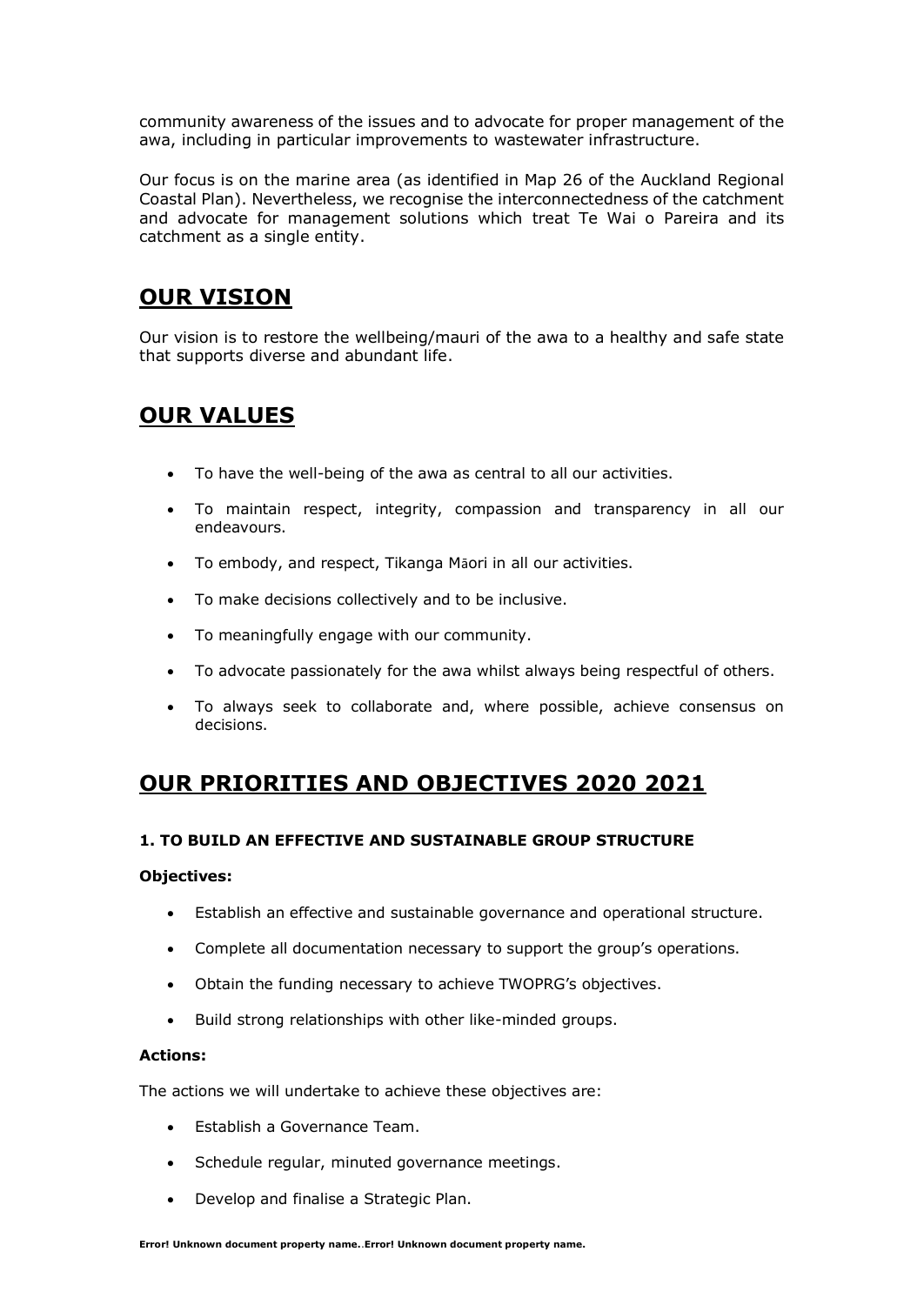- Prepare a Health and Safety Plan.
- Create and identify pathways for volunteer participation and engagement.
- Working with mana whenua representatives, prepare an Iwi Engagement Plan.
- Identify a programme of activities for the period 2020-2021.
- Identify funding sources and lodge applications for funding to support TWoPRG activities.

#### **Measures of success:**

By December 2021 TWOPRG will:

- Have a well-established formal governance structure.
- Be delivering or working towards delivering an identified programme of activities.
- Have obtained or be seeking funding to support its programme of activities.
- Have developed a network of connections with other like-minded groups.

## **2. TO RAISE AWARENESS OF THE POOR HEALTH OF THE AWA**

#### **Objectives:**

- To increase the profile of the awa in Te Atatū Peninsula and further afield, to foster a sense of pride and ownership.
- To encourage the community of Te Atatū Peninsula and surrounding areas to better care for the awa.
- To raise community awareness of the water quality of the awa and the need for measures to improve it;
- To create a groundswell of support for change.

#### **Actions:**

- Develop and maintain an engaging and informative social media presence aimed at enhancing community pride in the awa and awareness of the threats to its health.
- Host or participate in public meetings and events aimed at celebrating the awa or raising awareness.
- Engage with the business community, and in particular businesses whose premises adjoin the awa, to promote the need to protect it.
- Encourage community reporting of pollution events and make available information about how to report pollution.
- Use other methods of communication where appropriate including for example, billboards, leaflets, school visits and website search engine optimisation.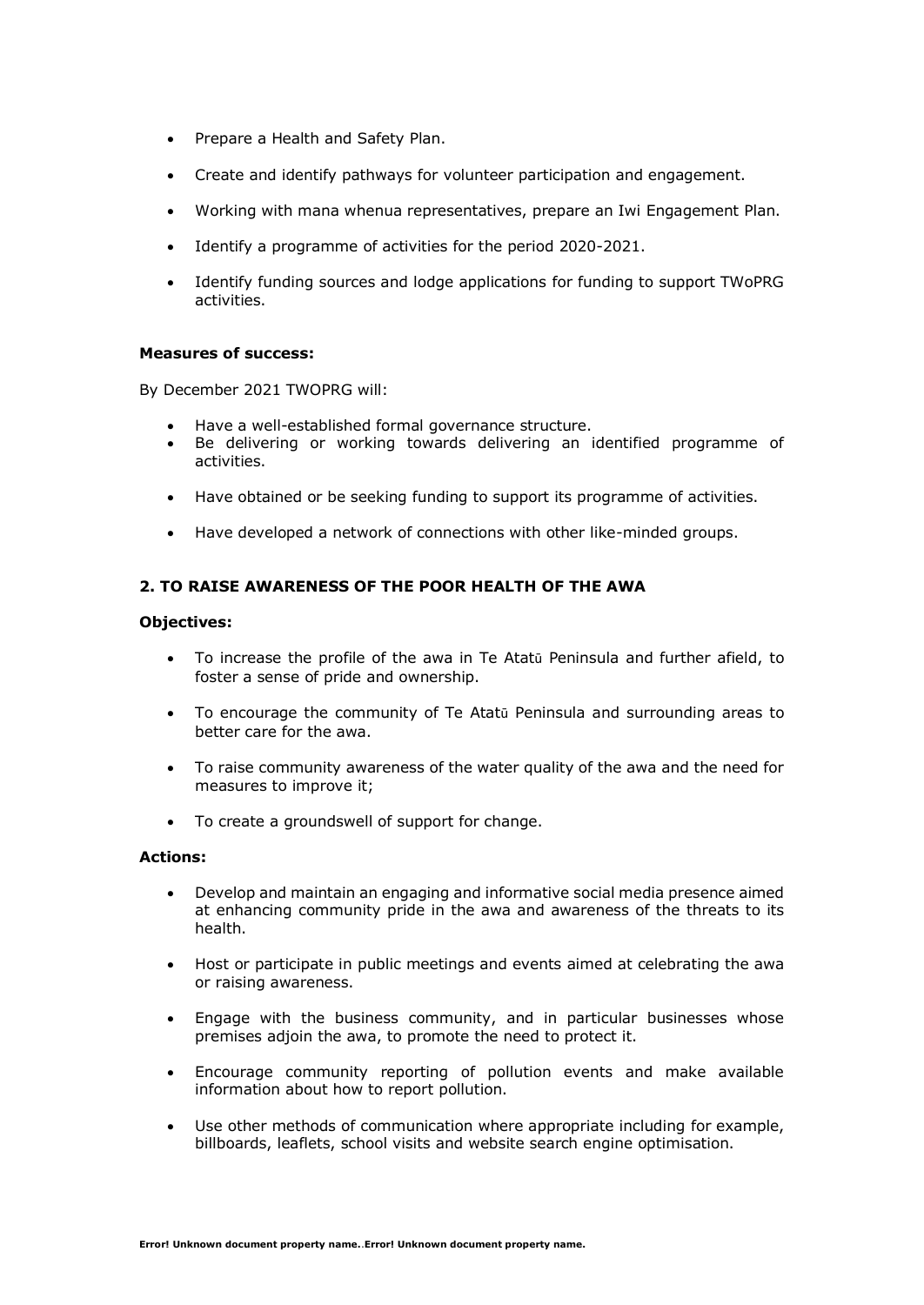#### **Measures of success:**

By December 2021 TWOPRG will:

- Have a well-established social media presence and an established system for producing content.
- Have hosted or participated in community events.
- Have developed a line of communication and constructive relationship with relevant business community members (e.g. business associations).
- Provide clearly accessible information to the community about how to report pollution events including for example via the TWOPRG website, social media, or leaflet drops.

### **3. TO GATHER INFORMATION ABOUT THE HEALTH OF THE AWA**

#### **Objectives:**

- To gather information about the history of the awa for the benefit of the community.
- To monitor the biodiversity of the awa and its margins.
- To monitor water quality.
- To record evidence of pollution events, including sewage discharges and litter.
- To create a record of community interest and involvement in the health of the awa, in order to demonstrate community desire for change.

#### **Actions:**

- Obtain funding for and conduct a regular and robust water quality testing programme (whether via Auckland Council's SafeSwim programme or independently).
- Develop a simple and accessible database of pollution events that can be made available to the public and regulatory agencies.
- Undertake other data collection exercises, including for example pest and biodiversity audits of the awa.
- Build connections with other groups who hold information about the awa.
- Invite contributions from the community about any aspect of the awa via the TWOPRG website and social media.

#### **Measures of success:**

By December 2021 TWOPRG will:

- Have a well-established regular water quality testing programme, consistent with Auckland Council monitoring requirements.
- Have a pollution event database that is updated as required.
- Have undertaken, or be considering undertaking other data collection exercises.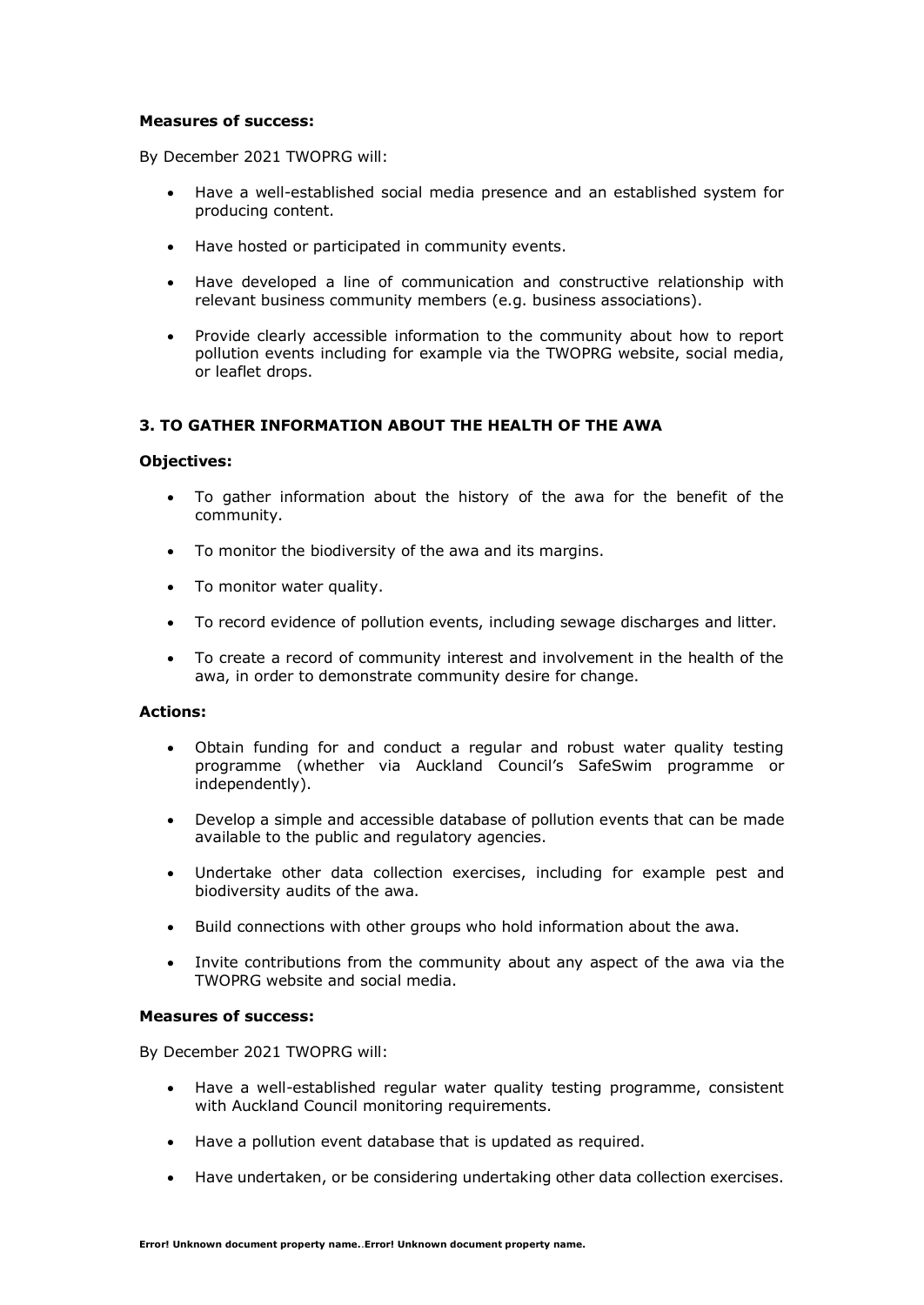• Have identified any other groups with similar interests and be investigating ways to share information with them.

### **4. TO ADVOCATE FOR IMPROVEMENTS TO THE HEALTH OF THE AWA**

#### **Objectives:**

- To advocate for action by all relevant agencies to improve the health of the awa and to influence decision making about the awa.
- To engage with local and national politicians to raise the profile of the awa and the need for action to improve its health.

#### **Actions:**

- To build relationships with Auckland Council (Healthy Waters) and Watercare and to encourage improved communication between agencies about the management of the awa.
- To advocate for swift responses to pollution events.
- To hold the regulatory agencies to account and to advocate for improvements to wastewater infrastructure.
- To build relationships with local politicians in order to seek to influence decision making about issues affecting the awa.
- To participate in central government consultation processes relevant to issues affecting the awa.

#### **Measures of success:**

By December 2021 TWOPRG will:

- Have undertaken measures aimed at facilitating improved communication between Healthy Waters and Watercare.
- Have sought information from Watercare about works required to address wastewater overflow issues and obtained a commitment from Watercare to address these issues.
- Have developed lines of communication with local politicians.